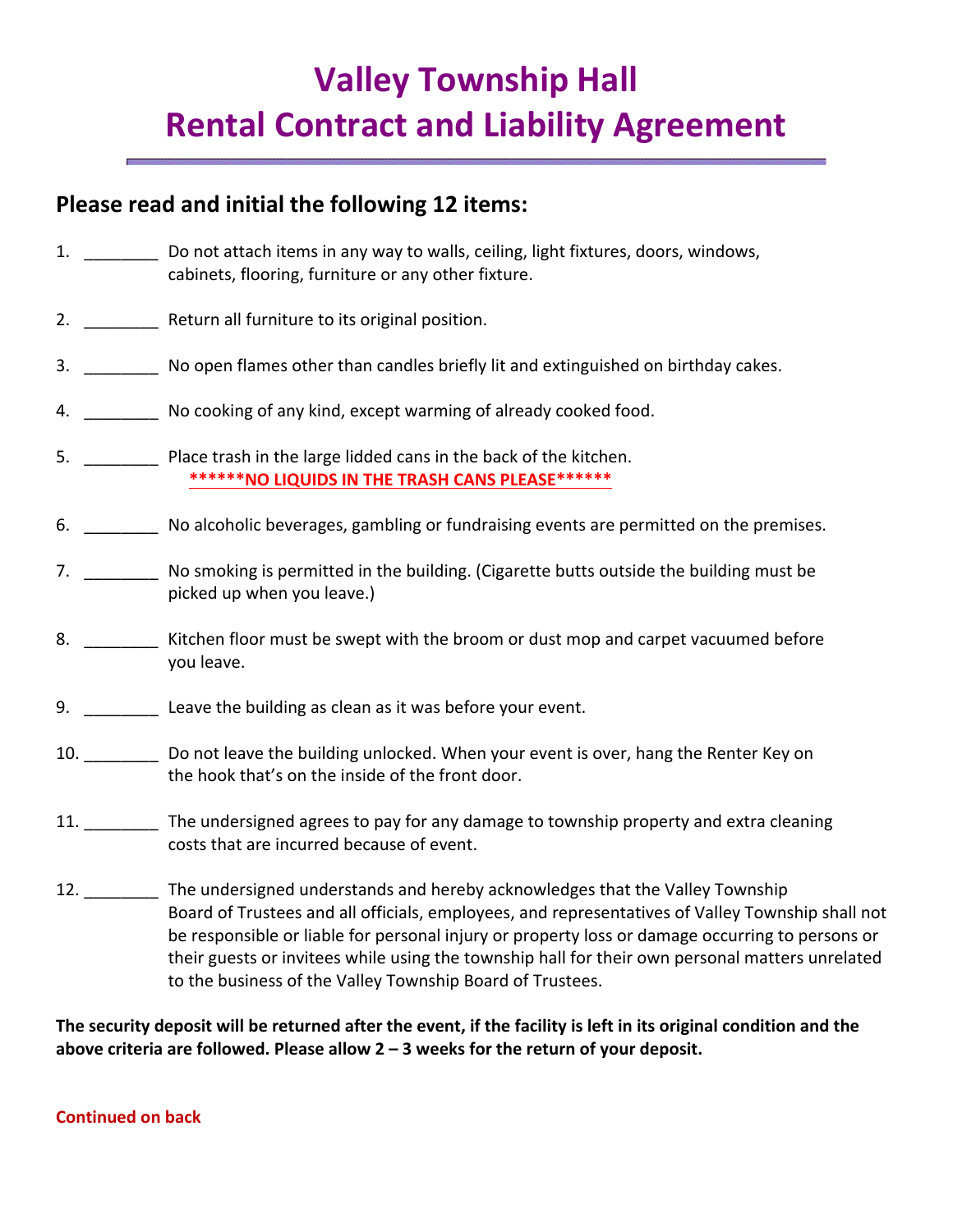**The undersigned releases and discharges the Valley Township Board of Trustees and all officials, employees, and representative of Valley Township from any and all liability, claims, demands, injuries, actions, causes of action of any kind or nature whatsoever that might occur arising from the use of the township premises** 

**Send the completed agreement form and a \*Money Order for payment of rental fee and/or security deposit, payable to: Valley Township, P.O. 489, Lucasville, OH 45648. Payment and security deposit must be received prior to date of event.** 

**\*Payment must be made with a money order. We do not accept personal checks or cash.** 

**Community Building Contacts:** 

| Kim Carrington, Caretaker      | 740-285-0031 |
|--------------------------------|--------------|
| <b>David See, Trustee</b>      | 740-464-4206 |
| <b>Larry Merritt, Trustee</b>  | 740-352-3478 |
| <b>Danny Edwards, Trustee</b>  | 740-464-2072 |
| Lanette Wagner, Fiscal Officer | 740-357-0003 |

**\*\*\*The Community Building is available for rent from 9:00 a.m. until 9:00 p.m. You must have the building cleaned up and ready to leave no later than 9:00 p.m.\*\*\*** 

## **RENTAL PRICES**

### **\$80.00 Rental Fee for Five (5) hours and an \$80.00 deposit**

### **Additional Hours:**

**\$20.00 Rental Fee per additional hour \$20.00 Deposit Fee per additional hour** 

**Example: A Seven (7) hour rental would cost \$120.00 Rental Fee and a \$120 Deposit Fee**